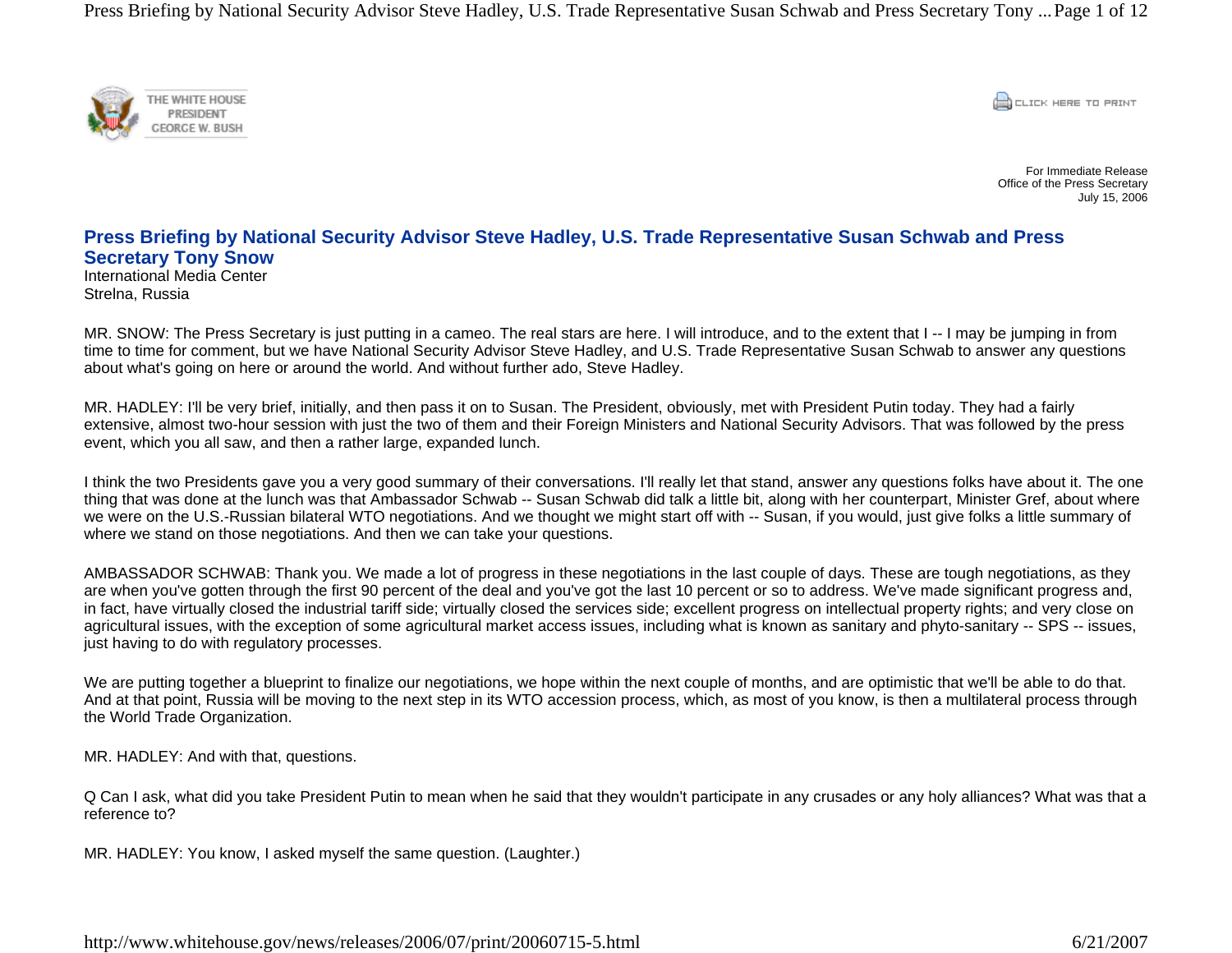Press Briefing by National Security Advisor Steve Hadley, U.S. Trade Representative Susan Schwab and Press Secretary Tony ...Page 2 of 12

Q Did you get an answer? (Laughter.)

MR. HADLEY: I'm still taking it under advisement. (Laughter.) I'm going to let myself know what I think a little bit later.

Q Why hasn't the President called Ehud Olmert, when he's spoken with Siniora, Mubarak and Abdullah? And also, the President has said he urges restraint. Is there a red line for Israel? How much is too much?

MR. HADLEY: As you know, Secretary Rice and I have been very active in calling our counterparts, for now, almost a week on this issue. As I mentioned, when we briefed the press here a couple of nights ago, the President was beginning his own outreach to leaders in the region, and you mentioned, he talked to Prime Minister Siniora of Lebanon and King Abdullah of Jordan and President Mubarak of Egypt. He will have more calls to make. He will, obviously, at some point, want to talk to King Abdullah of Saudi Arabia. He will want to talk to Prime Minister Olmert, as well.

We have had a lot of conversations with the Israeli government. Secretary Rice has talked to Prime Minister Olmert, sometimes a couple of times a day. She's talked to her Foreign Minister counterpart. I have talked the to Prime Minister's Chief of Staff almost every day. So we have a lot of communication.

Secondly, I would say that the Israelis are not feeling neglected by us. They have, in a number of these conversations, expressed both appreciation for some of the things that we have said and done, including what happened at the Security Council yesterday. And they've also given us some of the assurances that we have sought with connection with their activities.

Obviously, we are all troubled by violence and by the loss of innocent life. And so are the Israelis. And one of the things they have said to us is they are trying to take measures to avoid the loss of innocent civilian life. But they've also noted that it is difficult when Hezbollah conducts activities that are terror related in settings were innocent civilians are held at risk. And it's a dilemma for Israel. We've also talked to them about infrastructure and the hardship it imposes. We've talked to them and they have taken steps about trying to ease some of the humanitarian plight, for example, for Palestinians in Gaza, in terms of keeping some of the crossings open and some humanitarian measures.

So there's been good communication. In terms of what we have been saying to them, it is really the things I just talked about, with respect to innocent civilians, infrastructure and humanitarian assistance, and also very strongly the importance that Israel thinks through the consequences of what they are doing, the importance of not destabilizing the Lebanese government, by trying to strengthen the hand of Prime Minister Siniora as he tries to deal with the challenge that Hezbollah has presented.

Remember, what Hezbollah did was to attack across an international border from Lebanon into Israel with rockets, to take operations across that border, seize and kill some Israeli soldiers without telling and consulting with the Lebanese government and the Lebanese government there not able to discuss any country -- with any other country in the region. It has threatened to plunge the region into violence, acting unilaterally, and it raises the problem of Hezbollah. It was a problem addressed in 1559 -- an armed group operating outside the government in a way that risks the security of everyone in the region. And that's why we think part of the solution to this is the implementation of 1559, which would eliminate that and help Lebanon extend all of its authority throughout the whole country.

Q But in least from where we stand, there's not much indication to us that's visible that Israel is listening. The other day, for example, shortly after the President made the point that Lebanon is fragile and they should be very careful, they just went further in. I mean, it doesn't appear to us that much is happening.

MR. HADLEY: Further in was not -- let's look at what we said. One was, loss of innocent civilian life. And one of the things that people have not reported is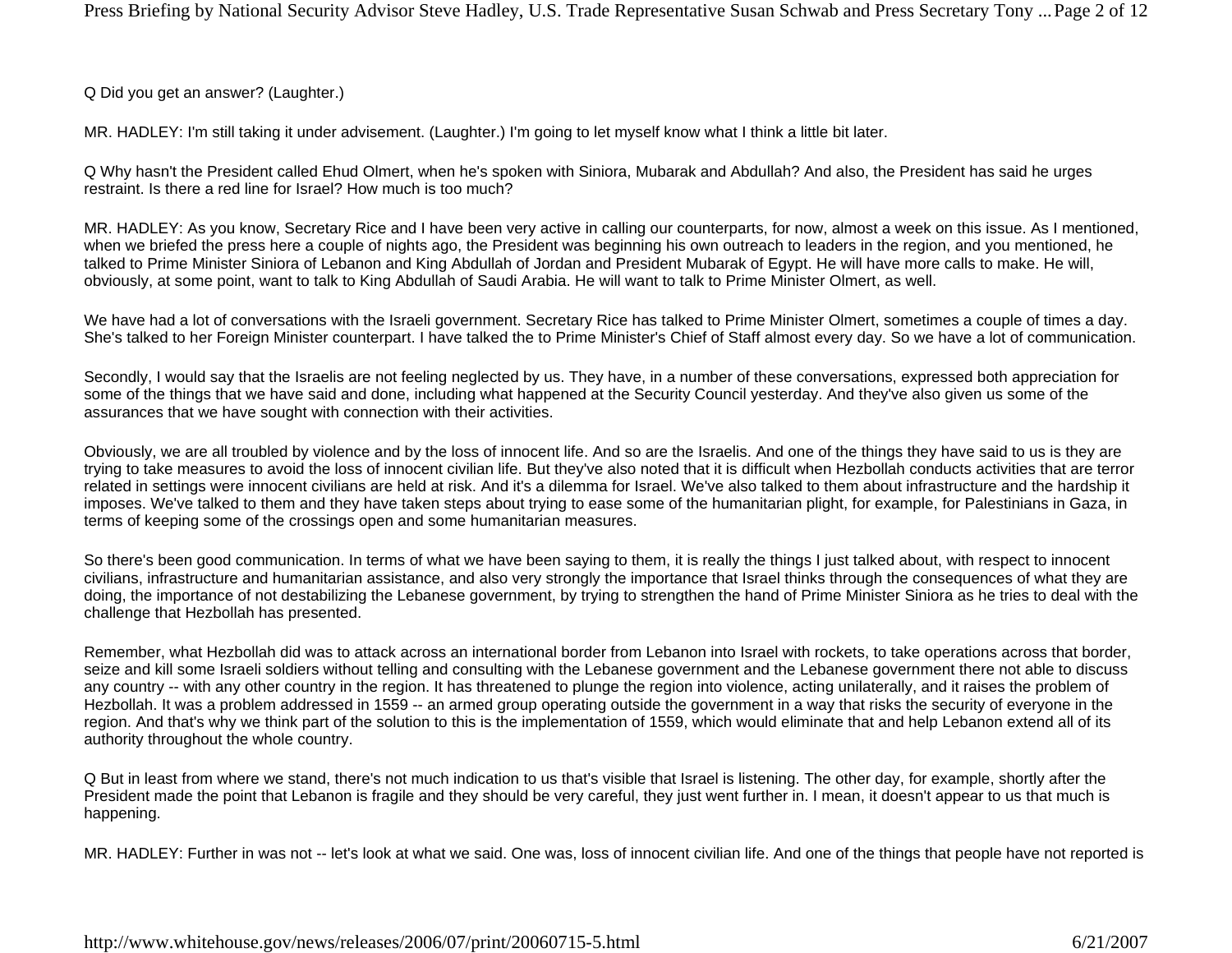how much innocent civilian life is being lost in Israel. And nonetheless, the Israeli government, notwithstanding that, notwithstanding some 50 rockets a day on their cities, notwithstanding the fact that a large percentage of their citizens are now in air raid shelter mode, nonetheless, they continue to try, in their operations, to exercise restraint. They have said they are trying to stop the missiles that are coming into their country. And that is driving their operations.

But what they said is, and I think you've seen some evidence, an effort to minimize the risk to innocent civilian life. It's a real dilemma that they are in, and the President has talked about Hezbollah being responsible for the situation in the way I described, the right of Israel to defend itself and defend its people. But it's very difficult and it's very challenging, because of the nature of this enemy, to do it in a way that achieves the standard that the Israelis have set for themselves, which is to minimize the loss and the suffering of innocent civilian life. It's one of the reasons to make such a terrible situation.

Q Where do you stand on a possible resolution for the G8 on this? There were several drafts out there, and is it coming together? What would you like to see?

MR. HADLEY: Yes, I think it is coming together. And there -- one of the things I would urge people to think about, and what we are trying to do is -certainly, there is the diplomacy, there are the resolutions, there's the language and the exhortation. What really we need at this point of time is a strategy that can achieve some objectives. And I think those objectives are really the ones the President has been outlining, something that recognizes Hezbollah being at the root of this problem, in terms of Lebanon and Israel, and a need to put maximum pressure on Hezbollah to stop its rocket attacks and ultimately to return the prisoners it's taken.

Secondly, recognizing that this is an action of Hamas, Hezbollah, with, we believe, Iran and Syria very much involved. And that needs to be highlighted and pressure needs to be put on them.

And let me just finish. The third objective is going to be, obviously, to try and get the -- not destabilize the Lebanese government and empower Siniora to deal with this problem. The frameworks, in some sense, for the way out are already established. There's Security Council Resolution 1559, which talks about disarming militias, helping the Lebanese government extend control throughout its country, and it's also the Quartet's statement on what Hamas needs to do in terms of recognizing Israel and being willing to accept the two-state solution still is the best way out. So the framework is out.

And what we're hoping to do is with the U.N. mission that is in the region, one with all the diplomacy that we have been doing, now adding to that diplomacy the mission that Kofi Annan has sent to the region. They will come back here probably sometime near the end of this week, and we will try and hopefully have, at that point, a strategy going forward that can get us from a situation of violence to back on the track of implementing 1559 and moving towards a two-state solution. That's a tall order.

But what we need to be -- in all the discussions about resolutions and phone calls, we need to be thinking through and developing a strategy that's going to get us to where we want to be. And we are starting that actively with our allies to do that.

Q Can you get agreement on something like that, because there is so much difference of opinion among your allies?

MR. HADLEY: I don't think -- I think what's been interesting is how much agreement actually there is. Just one of the things there's emerging agreement on is the role of Hezbollah as the bad actor in this and the precipitator of the current -- of the most grievous aspects of the current crisis. And I think you've seen that in the Saudi statement. I think you actually saw it, first of all, in a statement the Secretary General made, I think three days ago, which was interesting in how it squarely put on Hezbollah the responsibility for risking the peace. I think that's a peace.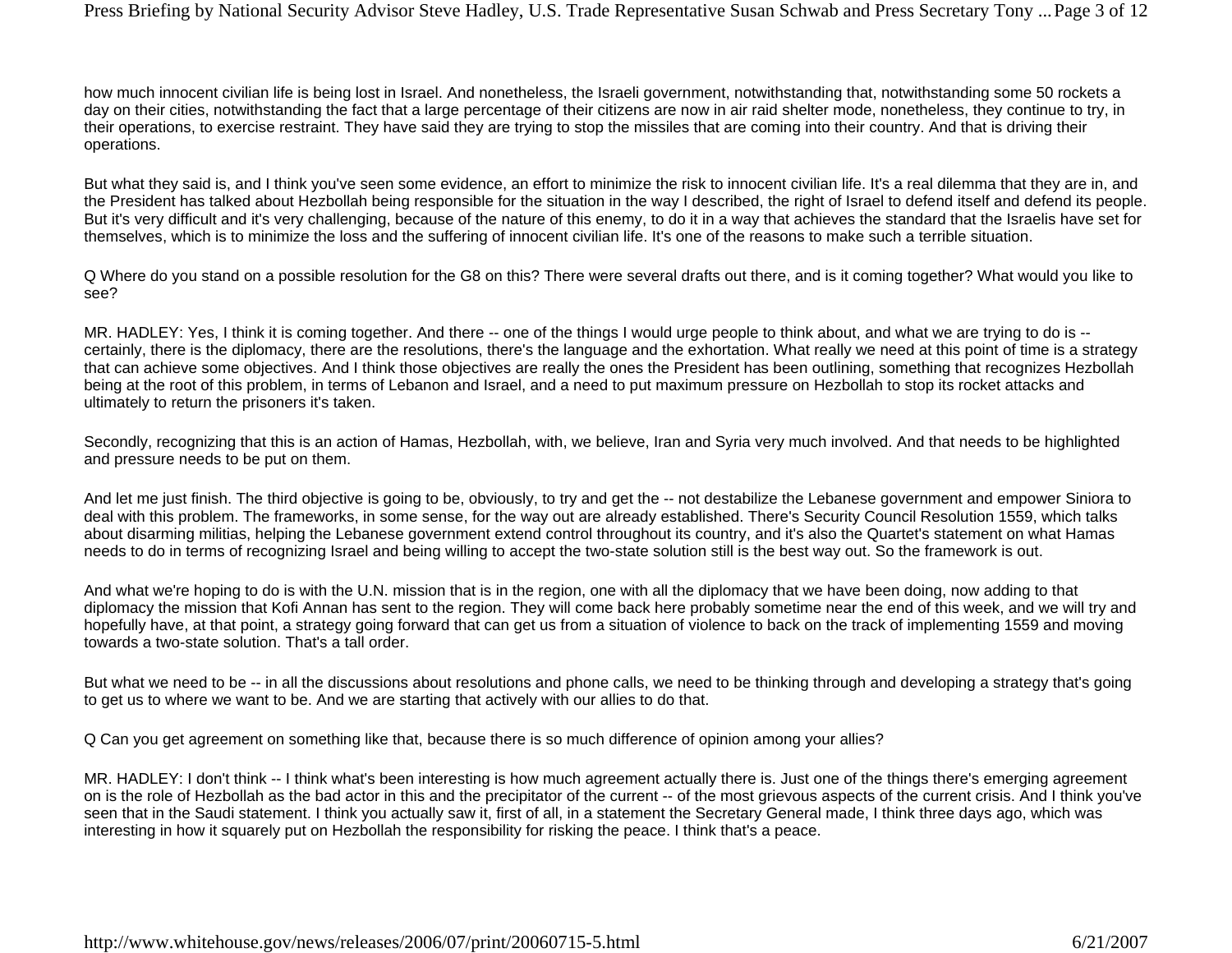Secondly, I think there's consensus that the Siniora government is an aspiration of the Lebanese people for democracy. That government needs to be strengthened. You know, one of the texts here is Lebanon struggling for democracy, an opportunity and beginnings of an Olmert government that clearly was willing to negotiate a two-state solution with President Abbas. We had the beginnings of an understanding between President Abbas and Hamas about how to maybe start moving towards a two-state solution. These were good developments in the interests of democracy and peace that have really been frustrated. And I think it's not by accident that they've been frustrated by Hezbollah and Hamas, with the support of Iran and Syria.

So I think, in some sense, that is also one of the things that people share, is this understanding of the dynamic: Hezbollah is responsible; we need to shore up and help a democratic Lebanon; and that Iran and Syria are playing a very unconstructive role.

So I think, actually, there's a pretty good understanding about what the situation is. And as I said, the framework for where we need to go is also pretty much out there -- 1559, the U.N. Security Council resolution that talks about Lebanon, and the President's vision of a two-state solution in the road map, all widely accepted.

So I think there's a fair amount of agreement about the analysis of the problem and the framework for solving it. But the steps that are going to be required to get us from here to back on those roads, that's where it's going to require some diplomacy and some toughness. And we're going to have to -- not only to add to our own efforts, which will continue to be ongoing, the international efforts that we've begun to get going now.

Q I have one for you and one for the Ambassador. To you, does any U.N. resolution on North Korea have to include reference to Chapter 7?

And to the Ambassador, did I understand correctly you expect resolution of the WTO issue in a couple of months, and does that mean it will be resolved by the time the President sees President Putin at the U.N. in September?

MR. HADLEY: We think that the resolution coming out has to be a tough resolution and tough involves really two things: One, the language ought to be very clear about the threat that what North Korea is doing is a threat to peace and security. And it is both the missiles, which we've all talked about, but I remind people it is also the failure of them to come back to the six-party talks and the failure of them to implement the September 19, 2005 agreement, which was, after all, agreement that came out of those six-party talks, and which North Korea agreed to a nuclear-free peninsula, and a series of steps that would facilitate that. And that's really the nexus of the current crisis, and we need to get them back.

So in order -- if we're going to achieve that, it has to be a tough resolution, both in what it says, and has to make clear that peace and security in the region is at risk, and we would like to have, obviously, as much consensus within the Security Council on that resolution, to show that the international community is speaking with one voice to North Korea. How the language comes out, that's what's being worked. But in terms of our overall objectives, that's what we're hoping to achieve.

AMBASSADOR SCHWAB: Obviously, the issues that are left at the end of the negotiation are the ones that are the thorniest, but, yes, this could be - these could be resolved and there could be a bilateral agreement in advance of the two Presidents getting together again.

MR. HADLEY: In September?

AMBASSADOR SCHWAB: Oh, not in September.

MR. HADLEY: I'm sorry, did you say September or November?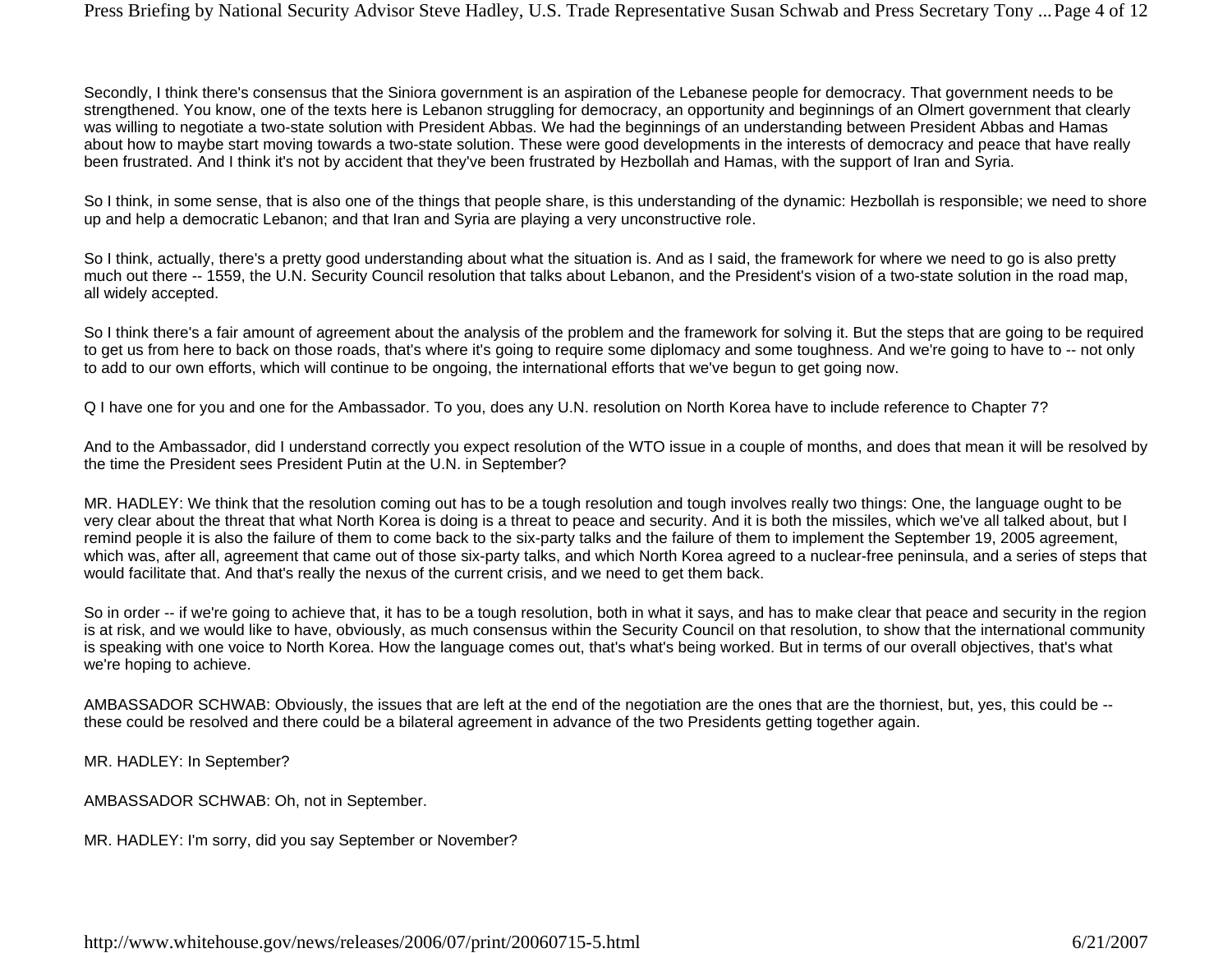Press Briefing by National Security Advisor Steve Hadley, U.S. Trade Representative Susan Schwab and Press Secretary Tony ...Page 5 of 12

Q I think I said September.

AMBASSADOR SCHWAB: Oh, I'm sorry -- September.

MR. SNOW: The General Assembly.

AMBASSADOR SCHWAB: Theoretically. I was thinking November and the APEC summit.

Q If November is more accurate, fine. I'm just trying to get a better sense -- in the next couple months --

AMBASSADOR SCHWAB: Next couple months -- two to three months.

Q Ambassador Schwab, can I follow up, please? Can you be more specific on the SPS issue? Are you talking about beef, poultry, or anything else? And also I understand that Minister Lamy and Amorim are coming or in St. Petersburg right now. Do you have any plans to have bilateral meetings and can you give us an update on the Doha Round?

AMBASSADOR SCHWAB: In terms of the outstanding agricultural issues, there's some outstanding agricultural market access issues including the two SPS issues I raised, involving primarily beef and pork. The other market access issues, though, are broader and that involve poultry and a couple of other products.

Q That's imports of beef and poultry?

AMBASSADOR SCHWAB: Yes.

Q To the U.S.?

AMBASSADOR SCHWAB: No, no, no. No, it is access provided by the Russians to imports -- their imports of beef and pork, into their market.

Q Our exports of beef and pork to them?

AMBASSADOR SCHWAB: Yes.

Q And it's access to the Russian market?

AMBASSADOR SCHWAB: Yes, imports to the Russian market.

Q And about Lamy and Amorim?

AMBASSADOR SCHWAB: I have not seen them. I would anticipate seeing them during the next couple of days, in advance of Monday's meeting.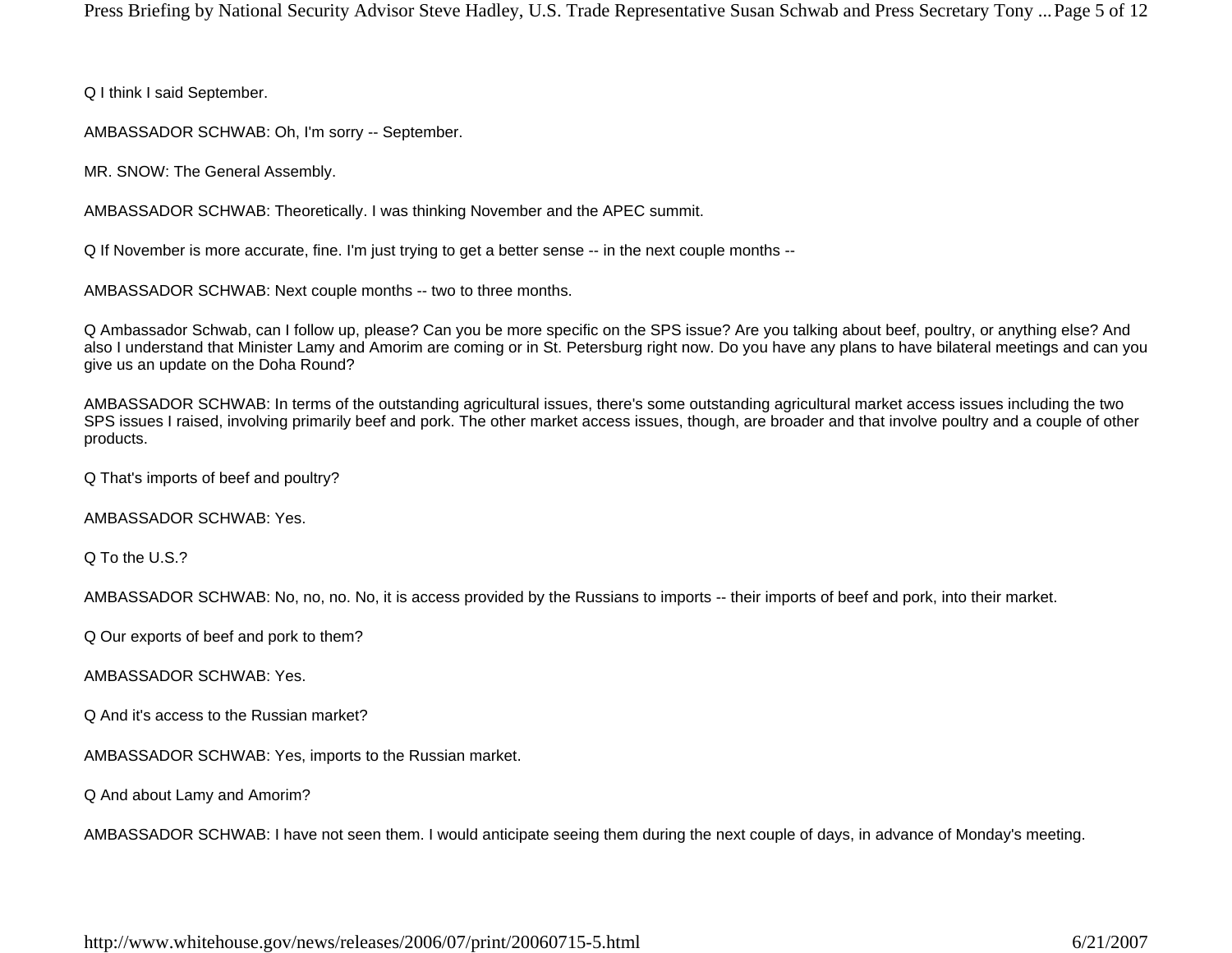Press Briefing by National Security Advisor Steve Hadley, U.S. Trade Representative Susan Schwab and Press Secretary Tony ...Page 6 of 12

Q Any updates on the Doha Round?

AMBASSADOR SCHWAB: No.

Q I have one for the Ambassador, and one for Mr. Hadley. Was it conceivable that a deal for WTO could have been completed by this morning, as some thought, and, indeed, were you up late in these talks into the wee hours -- to close something for today's --

MR. HADLEY: Was she up late?

AMBASSADOR SCHWAB: I have never been in a tough trade negotiation where the other side gave you their bottom line during work hours. It just doesn't work that way. (Laughter.)

Q That would imply that maybe something could have conceivably been --

AMBASSADOR SCHWAB: This is an agreement that could have been -- it could have been closed in time, it could have been closed a couple weeks ago, it could have been closed a couple months ago.

Q Did you sense disappointment in your Russian partners that President Putin couldn't announce this this morning?

AMBASSADOR SCHWAB: I think both sides would have preferred if we had an agreement.

Q And for Hadley, on Syria and Iran's involvement with Hezbollah, is there any new evidence that shows that they were certainly involved? And also, was the President, in effect, asking Syria could play a sort of diplomatic role?

MR. HADLEY: There is a question about whether they were operationally involved in these particular incidents. I think these are the sorts of things that the evidence of that will come in usually after the fact. So I think we will see. I think the jury is out on that issue. But we have said before, and it's not going to be a surprise to any of you, that Hezbollah is a joint venture between Iran and Syria; that a lot of the funding and direction, in our belief, comes from Iran, and, of course, the vehicle of that is through Syria, where Hezbollah also has a presence, and through Syria into Lebanon, where Hezbollah ,of course, is based and has a lot of its people. So we think the role of the two, of those countries, is pretty clear.

And what the international community and the states of the region are saying is, in light of that role, these two countries bare some responsibility for what happened, and they also bare some responsibility from turning it around if we're going to get out of this current situation. And the best way to exercise that is to get Hezbollah to stop shooting the rockets and turn over the hostages back to the Israeli government.

Q With not having U.S. relations with either country, do you have any hope that that message can come through with diplomatic partners?

THE PRESIDENT: You know, let me just speak to that. Our Ambassador, of course, is not in Syria, but we have not broken relations with Syria. We still have an embassy there. People can correct me if I'm wrong on that, but I think I'm right about that. (Laughter.)

Second, we had a lot of conversations. In the first administration we had Secretary Powell at least twice go talk to the Syrians. We had then Assistant Secretary Burns go at least three times. We had various kinds of messages from the United States, all saying one thing to Syria over a course of four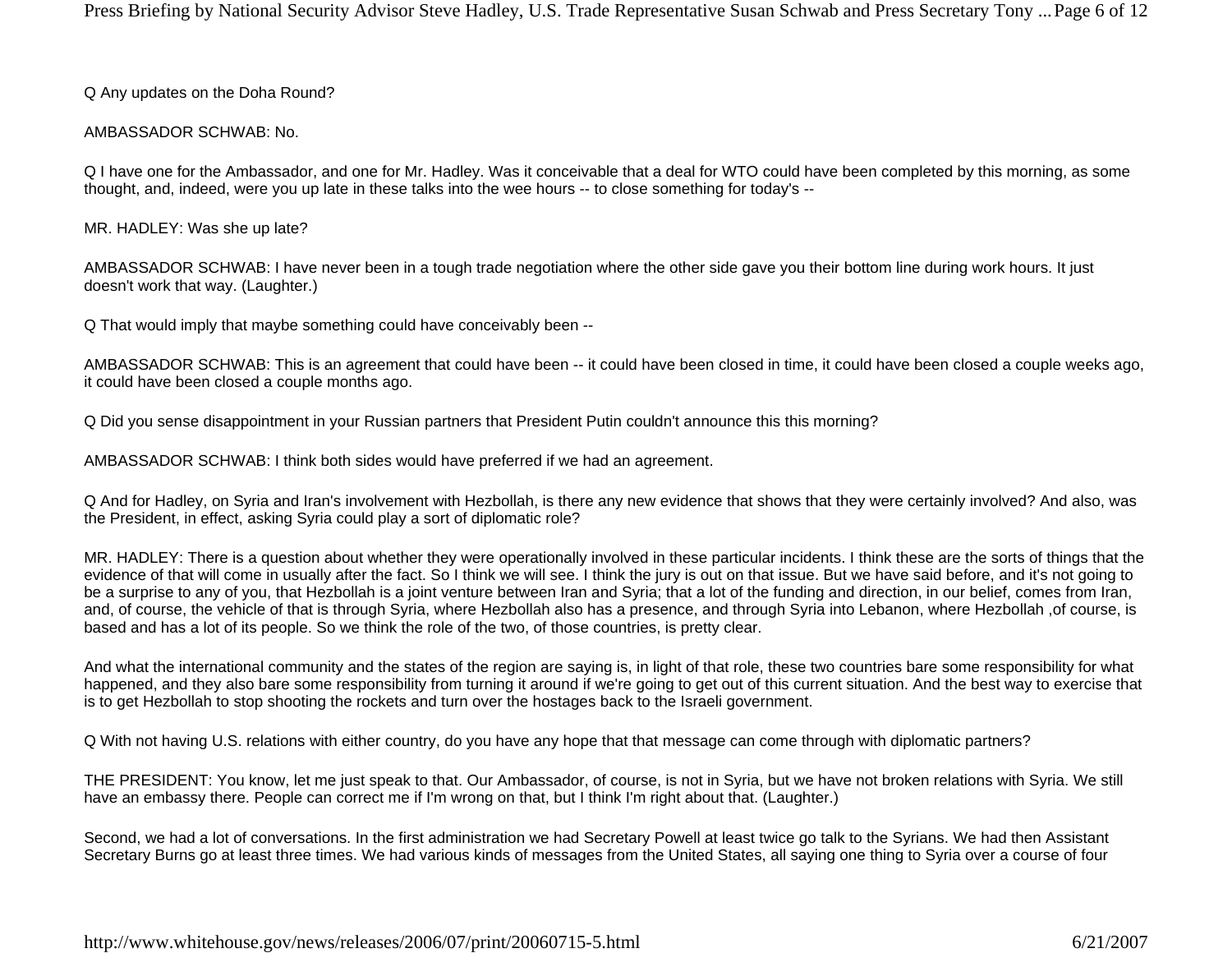years: You have a strategic choice to make, do you want to get on the right side in the war on terror, on the right side of the democracy movement, on the right side of trying to have peace in the Middle East through a two-state solution, or do you want to continue to be on the wrong side of these issues, and increasingly align itself with Iran?

We've said this: strategic choice. If you make the right choice, there can be a great improvement in your relations with the United States; if you make the wrong choice, you will be isolating yourself from the region. And regrettably, in the last year it's been pretty clear that Syria, in our view, has made the wrong choice -- increasing ties with Iran. And you have seen in the international community, not just with us, increasingly isolation for Syria, Security Council resolutions directed at Syria, strong messages from the region, and a period of time when nobody was talking to Syria.

So, look, that is the history. The problem here is that people are not talking to Syria, and Syria does not understand the message [sic]. The problem is, in the end of the day, people have choices to make, and Syria is making bad choices. And one of the things that the President said about the kind of incident that we have been through, is it has a way of clarifying the situation, and what is at stake, and making clear to people that there are choices they need to make. And lots of messages have been and will continue to be Syria -- sent to Syria -- but the problem is they have a choice to make, and so far they made the wrong choice, from our standpoint.

Q Can you talk about the energy issues that were raised, besides nuclear? And specifically, did President Bush relay the message to President Putin that maybe one of the U.S. oil companies should be picked as the partner to help develop the Stockman gas fill with Gazprom. And did you get any assurance back that what happened -- or the decision has been delayed because of the WTO delay?

MR. HADLEY: There's been a lot of communications through our Ambassador, and elsewhere, to the Russian side about the Stockman case. So the positions are well-known. In the discussions I was in -- I can't vouch for last night -- that particular case did not come up. There was some discussion of energy again today. I can't tell you what happened last night because I was not there.

The energy issues, of course, are going to be on the agenda of the G8 here over the next two days, and also I think President Putin described the statements that were issued today about the joint U.S.-Russian bilateral statement on proliferation and energy issues, and talked about a framework that is both a summary of some of the things we've done on the energy issue, and a prospect for cooperation going forward.

So it didn't figure largely in their discussions today, largely I think because a lot of those conversations have already occurred. There is a framework that has been negotiated between the two countries, and it will be a G8 issue tomorrow.

Q Do you believe the Stockman decision is linked to the WTO being resolved, a decision on that?

MR. HADLEY: Say again?

Q Do you believe the decision on which partner will be picked for developing Stockman will be resolved or will be announced once the WTO has been resolved in the U.S. -- do you think they are linked in any way?

MR. HADLEY: There have been -- and Susan can speak to this -- but I can say for the policy side, there's been no linkage of any other issue to a WTO accession agreement. You know, I've heard people -- some say, well, you held it hostage to cooperation on Iran, you held it hostage to decisions like that, you held it hostage to democracy. This is an issue -- you know, these trade agreements, as Susan will now tell you, are done by the book, on the merits, with an eye toward what works and will get accepted by the Congress. And that's as it should be.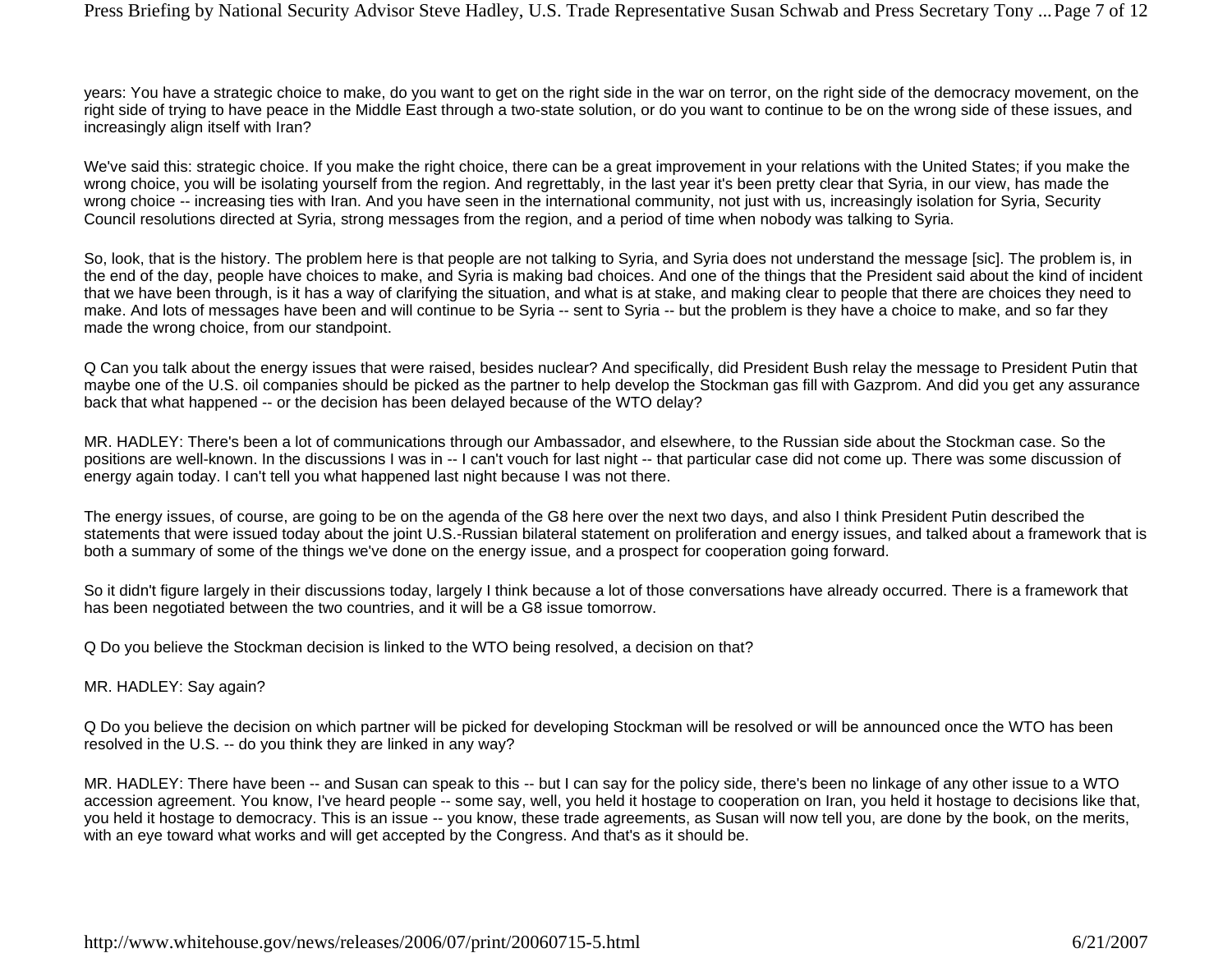Press Briefing by National Security Advisor Steve Hadley, U.S. Trade Representative Susan Schwab and Press Secretary Tony ...Page 8 of 12

Ambassador.

AMBASSADOR SCHWAB: I would just echo what Steve said. There has been no tie between the negotiation of the WTO accession agreement and any other issue. This is a straight commercial trade negotiation, just like any other WTO accession negotiations the United States has been involved in in the last several years -- with Vietnam, with Ukraine, with Saudi Arabia. These are stand-alone deals and there has not been any kind of relationship.

I would -- if I might, I was probably a little too glib in response to your question about the WTO earlier. You asked, have there been any other developments. The answer is, not since I saw you last Friday. As you know, Pascal Lamy has continued with his bilateral confessionals. That process has been ongoing. He completed those yesterday, as far as I know. But you should ask Director General Lamy about that. He'll go into a second round with trade ministers in the not too distant future. We will obviously be a part of it. I'll be talking to Pascal while he's here.

And the United States remains committed to getting the Doha agreement done, ideally to get the framework in place by the end of July, to get the agreement done by the end of 2006, and we want an agreement that is as ambitious and bold and comprehensive and balanced as possible.

Q Ambassador, the Russians are saying that you didn't get the deal because of problems on intellectual property rights, the farm issue that you talked about, and also airplane tariffs. Is that the way you would describe the road blocks to getting the deal today?

AMBASSADOR SCHWAB: No. As I described it, we have agreement on industrial tariffs. We made incredible progress on intellectual property rights. In the area of services, we're just about closed on services; the agricultural area, I mentioned, you know, those few market access and SPS items. What else did you say they mentioned?

Q Airplane tariffs.

AMBASSADOR SCHWAB: No, that's closed. Well, none of it's -- remember, none of the deal is closed until everything is closed. But what we have talked about, and what we did talk about over lunch, was the importance of locking in all of the agreements, the parts of the agreement that had been reached up to this point. And so I think it's safe to say that we're on a strong track to lock all of those in and then just to isolate those few areas that are left and to clean those up.

Q And could you comment on the report earlier that -- on banking, on services there, that have we agreed that we won't have subsidiary banks, branch banks that are U.S.-owned, that they'll go through the Russians?

AMBASSADOR SCHWAB: As I mentioned, we're very, very close on services and that includes financial services. We're not quite closed on that. And I am reluctant to talk about any specific item in the negotiation.

Q You've talked about Syria and Iran in connection with Hezbollah. But I've noticed the President, himself, did not mention Iran in that context, either Thursday or today. Any particular reason for that?

MR. HADLEY: When he was in Germany, I heard him say he had -- in the press availability he had with Chancellor Merkel, he talked about Syria and Iran. If you go back, I think you'll find it. He spent a lot more time talking about Syria, but I think he mentioned both. I think I have heard him in the last three days, do it.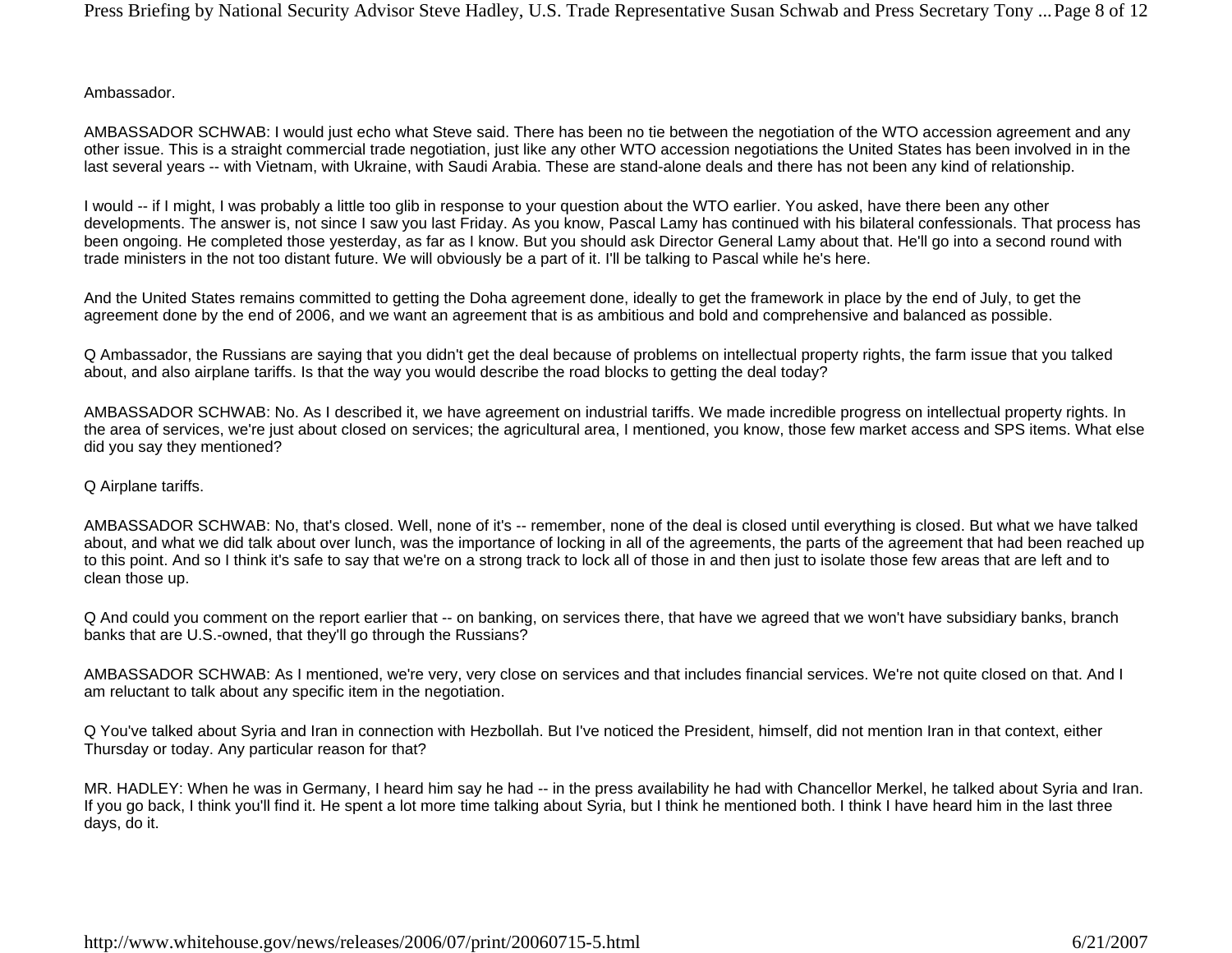Press Briefing by National Security Advisor Steve Hadley, U.S. Trade Representative Susan Schwab and Press Secretary Tony ... Page 9 of 12

I know what his think is. His thinking is we got Hamas, Hezbollah, and Syria and Iran that are all acting in a way that frustrates the movements towards democracy in the region, and the movements towards peace. That's really the dynamic that's going on.

Q Mr. Hadley, you said that -- earlier -- that Hezbollah threatens to plunge the entire region into violence. What do you think the way the state of play is now, that the prospects for that are actually happening? And if you could speak a little bit to what the strategy is to try and contain it to where it is now.

MR. HADLEY: I've been talking about our strategy to contain it now for about three days. And I think the best news about that is everybody is aware of the risk. As I said earlier in my comments, everybody has pretty good consensus as who is trying to drive this toward confrontation and escalation. And what I think you've also seen is not only our own diplomacy, but other diplomacy in the region, all directed to trying to find a way to avoid that. You've seen statements out of Saudis; as you know, there is a meeting of Arab League foreign ministers that is going on, I think today. There have been various statements out of European leaders. There is now a U.N. delegation that is going to the region I talked about.

So I think the best insurance we have is, A, people recognize the risks -- including Israel, I might add. Secondly, I think there's a pretty common description of what the source of the instability is. And finally, there is a mobilization to try and avoid further escalation and find a way to stand it down. That's what we're going to be working on over the days ahead.

Q To follow up, do you see an imminent threat of this plunging into violence because of what Hezbollah --

MR. SNOW: I said what I said. I mean, words like "imminent" are difficult words. I've said there is a risk, obviously, of further escalation in the region, and that's what we all want to avoid. We want to get in a situation where the violence starts coming down and we get a framework for going forward to resolving it in the context and the framework I described earlier.

Q Did you mean within the G8 on this framework, or were you talking beyond that?

MR. HADLEY: Talking beyond. I mean, look, you're going to have -- the Arab League will get a shot at it today, the G8 will be get a shot at it tomorrow and the next day. And you know, you'll all be looking for statements, which is fair; statements are very important. But also what's important is the ongoing diplomacy and phone calls where people are strategizing at night about what the game plan is going forward. That's what I think we need to focus on. What is the strategy in the framework we've got established that's going out move this back to where it should be -- implementing 1559, moving towards a two-state solution, getting violence down.

Q Did the President actually bring up the idea of U.N. sanctions on Iran with President Putin?

MR. HADLEY: There was a lot of discussion about Iran, about the kind of message that needs to be sent to Iran. There wasn't a specific discussion about sanctions.

Q You didn't mention Prime Minister Koizumi, just helping each other in the region in the last few days. Have you had any contact with the Japanese counterparts and will you raise this issue in this meeting on the sideline, bilaterally with the Japanese?

MR. HADLEY: Yes, there have been a lot of discussions with our Japanese colleagues. A lot of those have been in New York. I have talked with Mr. Abe a number of times over the last four or five, six days, and we are trying, obviously, to stay very close in our approach to the North Korea issue with the Japanese.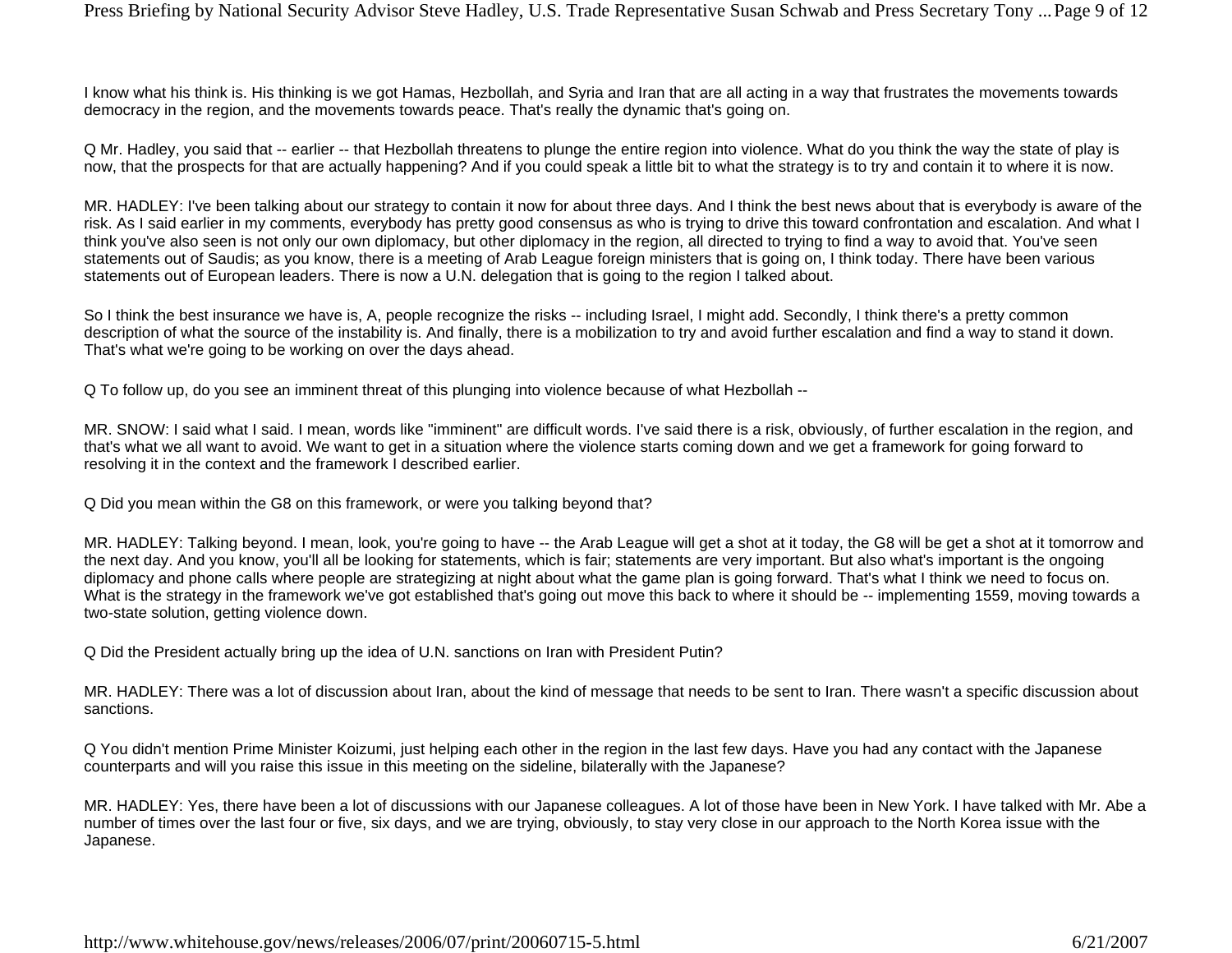Q I'm asking about the Middle East --

MR. HADLEY: I think -- I will say this -- the overwhelming conversations, given what's going on in New York, have been, of course, on the North Korea issue. I think one of the things President Bush looks forward to doing is having an opportunity on the margins of these meetings to hear from Prime Minister Koizumi, and to get his impressions as part of this effort to try and get a strategy going forward.

Q To follow on Steve's question on Iran. Do you see that the negotiation is moving farther away on the package of incentives now? I mean, the answer didn't come back, and no one is talking about that any longer because the Middle Eastern crisis is, of course, on the front line. So how do you assess the two things together?

MR. HADLEY: Look, we're in a time where -- one of the things the President -- I think we need to step back a little bit on some of these problems we're handling. The issue of North Korea seeking nuclear capability has been an issue we've been working on at least for two decades, and it goes back to the '60s. The issue of Iran is an issue that we've been working on for two decades. Terrorism is something that this country has suffered -- the United States has suffered under for two decades, and other countries, as well. Iraq has been an issue we've been dealing with the '80s and on.

So one of the things I think you have to recognize is, there are a lot of problems of longstanding, particularly in the security area, that have faced the United States and faced all of our countries, and we've been working at for a good long time. I think the lesson the President took from 9/11 is, as he said very publicly, we cannot allow problems to build and fester. We have an obligation -- he feels very keenly that he has an obligation to try and address these issues, solve those on his watch that he can, and for those that aren't going to be solved on his watch, put in place a set of policies and institutions which will allow further administrations to solve them.

So this is a President who came here, as he said, to solve problems and leave the world in a better place. And so we have had as falling to all of our lots and all of our governments to deal simultaneously with a lot of different issues.

So at the same time we have been working with the issue in the Middle East, we've been moving forward on the North Korea issue in the U.N. We are continuing to work forward on the Iran issue. You had a very successful foreign ministers meeting of the five permanent members of the Security Council plus Germany, that has taken a decision that that will also go back to the Security Council and we're working forward on a resolution there.

So none of this is really going backwards, and we don't have the luxury of trading off between them. All of them need to be worked. It's a comment on the times in which we find ourselves.

Q President Bush said that President Putin was pointed with him in their discussion of democracy, said that he told him that he didn't want to be told what his government should do. I'm wondering if you can give us a little more readout of that discussion. And did the President raise the cases that he told the civil society yesterday -- specifically, the case of the prison Khodorkovsky lawyer? And do you know what the birthday gift was?

MR. HADLEY: I wouldn't characterize what the President said the way you said -- the way you did. And I think it's very important to go back and listen exactly to what the President said. And it's not new. The President talked about this in a number of interviews in public situations going forward. He said that, yes, we've talked about our views about Russian democracy publicly, but he thinks he can be more effective if he has the kind of relationship to be able to pursue them in private. And he did that. And he talked about it last night at dinner, and he talked about it some today.

Q -- Khodorkovsky's lawyer?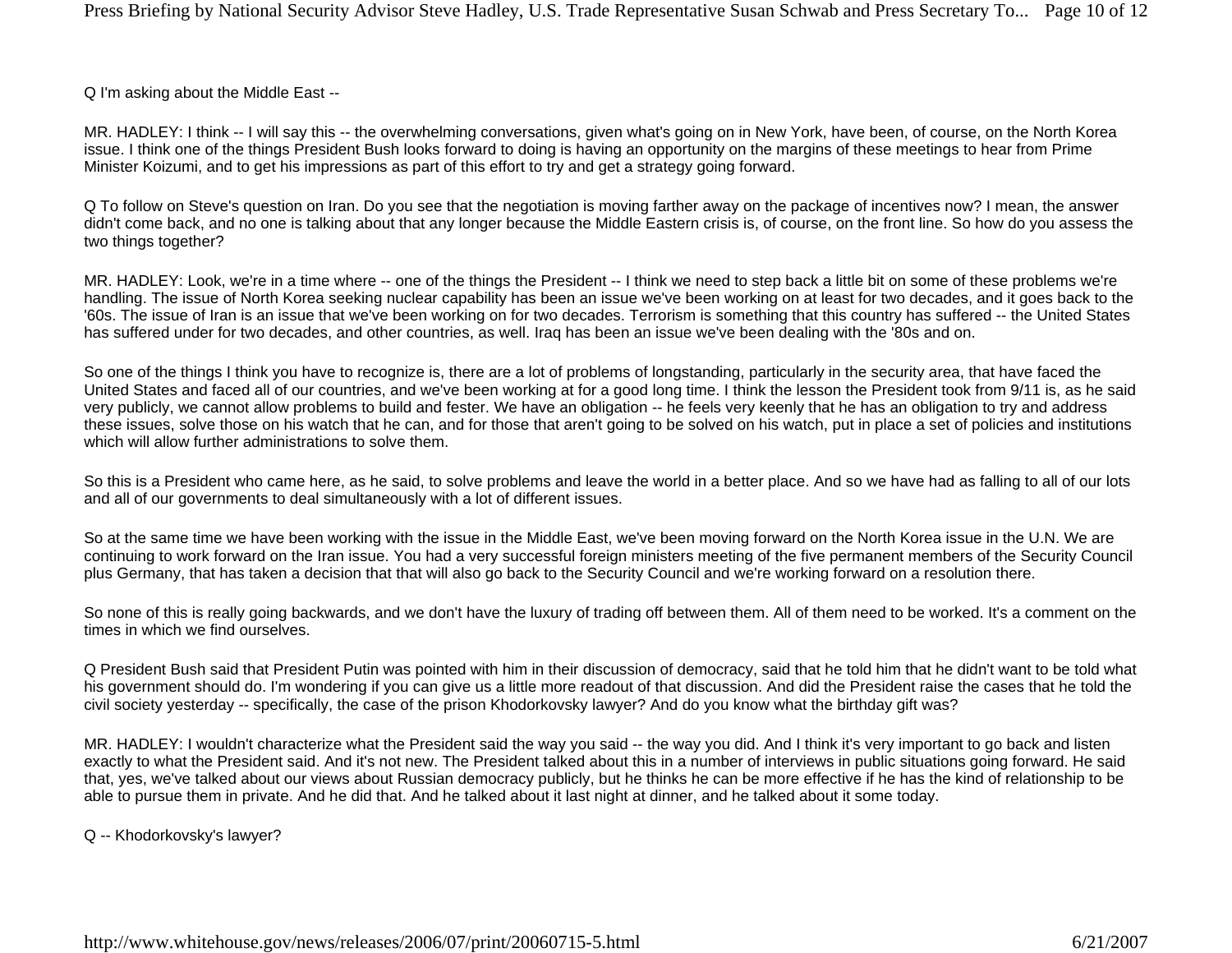MR. HADLEY: He talked about -- I can't tell you what he did at the dinner last night. As you know, he met with civil society leaders yesterday, very constructive, interesting meeting. One of the people there was a representative of Khodorkovsky's foundation who made the case very strongly to the President. The President talked in my presence today about that meeting. He talked about at least one, maybe two, of the stories that he heard during his earlier meeting. He didn't -- one of them was not Khodorkovsky. I cannot tell you what they talked about last night. But several times, he raised the civil society meeting, and Condi talked to her counterpart about it, and I talked to mine about it. So it's very much on the agenda.

Let me mention one other thing that -- pardon me?

Q The President thanked President Putin for his birthday present, but didn't say what it was.

MR. HADLEY: I don't know. You'll have to ask Dan Bartlett what that was. I don't know.

I wanted to draw your attention to something -- is this out, Tony?

MR. SNOW: Yes.

MR. HADLEY: On this issue of democracy in Russia, the Press Secretary issued a statement indicating that we have created what's called, the U.S.-Russia Foundation for Economic Advancement and the Rule of Law. This is a successor to the U.S.-Russia Investment Fund. It will be a fund of dollars that are available for projects in terms of economic reform and the rule of law, exactly the kind of activities that one can benefit building, really, the infrastructure in democracy for Russia as it goes forward.

## Yes, ma'am.

Q Back on North Korea, what's going on in the U.N. in New York, with the President Hu here -- looking to accomplish? And is President Bush planning on having a bilateral meeting with him?

MR. HADLEY: I think as Ambassador Bolton said yesterday, we hope that we can get a vote on a North Korea resolution in the Security Council today, and the President is very much looking forward to having conversations with President Hu.

Q One quick question. Is it your sense that, in a sense, the political marketplace has now kind of discounted the impact of Iraq and the unpopularity of that issue globally, in terms of the President's diplomacy?

MR. HADLEY: Can you a little more what you mean? I'm sorry.

Q Iraq has been an issue which has dogged the President now for about two years, three years. Is it your sense that it's receding now as an impediment, as people kind of internalize the reality of the war, and have kind of adjusted to it, and it no longer is quite as visible an impact --

MR. HADLEY: I think it's a terribly important issue. It doesn't recede because the President keeps talking about Iraq and what a democratic Iraq can do for transforming the Middle East as part of his democracy agenda. I think the change I've detected is people are less focused on the history and more focused on where we are. And I think there are two things about it -- one, a shared appreciation that the consequences of failure in Iraq not just for the United States, but for stability in the region, the Persian Gulf region, and then for all of us, are enormous. And another way to say it is, we just can't afford to fail in